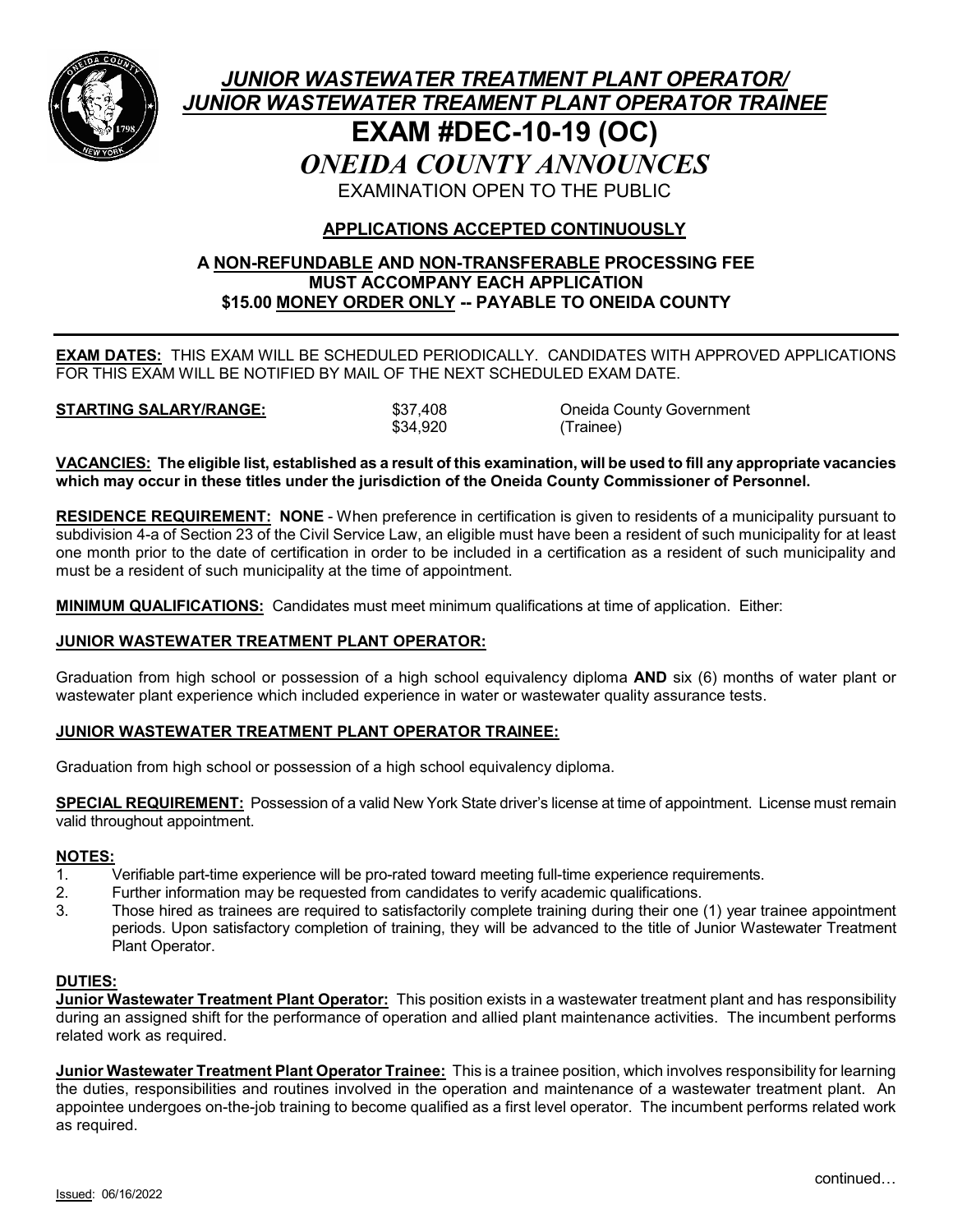## **JUNIOR WASTEWATER TREATMENT PLANT OPERATOR/TRAINEE #DEC-10-19 (OC)** Page Two

**PC-ADMINISTERED TEST:** The test will be administered on a personal computer (PC). Candidates need no prior knowledge of computers in order to take the test. The test uses a simple point-and-click system that is thoroughly explained through an animated instruction program. Candidates will be given a sample test on which to practice before the actual test begins. This test is designed to evaluate knowledge, skills, and/or abilities in such areas as:

## **1. BASIC MATHEMATICS:**

These questions test your ability to use addition, subtraction, multiplication and division to solve basic arithmetic problems that might be encountered in water and wastewater treatment plant operations. Questions may also involve the use of fractions, decimals, averages, and percents.

## **2. ELEMENTARY CHEMISTRY AND GENERAL SCIENCE:**

These questions test your knowledge of basic processes and concepts in chemistry and general science.

#### **3. MECHANICAL APTITUDE:**

These questions test your ability to identify and understand how basic mechanical instruments such as motors and gears work.

#### **4. SAFETY PRACTICES:**

These questions test your knowledge of basic safety practices.

## **5. TOOLS AND READING OF SCALES AND GAUGES:**

These questions test your ability to recognize or identify basic tools and their common uses and to make accurate readings of various types of dials, scales and gauges.

## **6. UNDERSTANDING AND INTERPRETING WRITTEN MATERIAL:**

These questions test how well you comprehend written material.

**CALCULATORS ARE RECOMMENDED:** Unless specifically prohibited, candidates are permitted to use QUIET, hand-held, solar- or battery-powered calculators ONLY. Devices with typewriter keyboards, such as cell phones, computers or devices which can be hooked up to a computer, spell-checkers, personal digital assistants, address books, language translators, dictionaries and any similar devices are **PROHIBITED**.

**ELIGIBLE LISTS:** Candidates who meet the qualifications, and pass this examination, will have their names placed on the Eligible List, in the order of final scores, regardless of the date on which they filed or took the test. The names of qualified candidates will remain on the Eligible List for one year. Appeal of ratings will not be allowed, as the opportunity for re-test exists.

**RETEST POLICY:** Retest for this continuous recruitment examination is permitted after six months.

**TERMINATION OF THE PROGRAM:** Oneida County Department of Personnel reserves the right to terminate this special recruitment program at any time, and re-establish a program of periodic testing for this title.

**TEST GUIDE:** A *"Guide to Taking the Examination for Water and Wastewater Treatment Plant Operator/Trainee Series"* is available on the New York State Department of Civil Service website: <https://www.cs.ny.gov/testing/testguides.cfm> .

continued…

**For further information contact: ONEIDA COUNTY DEPT. OF PERSONNEL, 800 PARK AVE., UTICA, NY 13501 TELEPHONE: (315) 798-5726 AMANDAL. CORTESE-KOLASZ, COMMISSIONER**